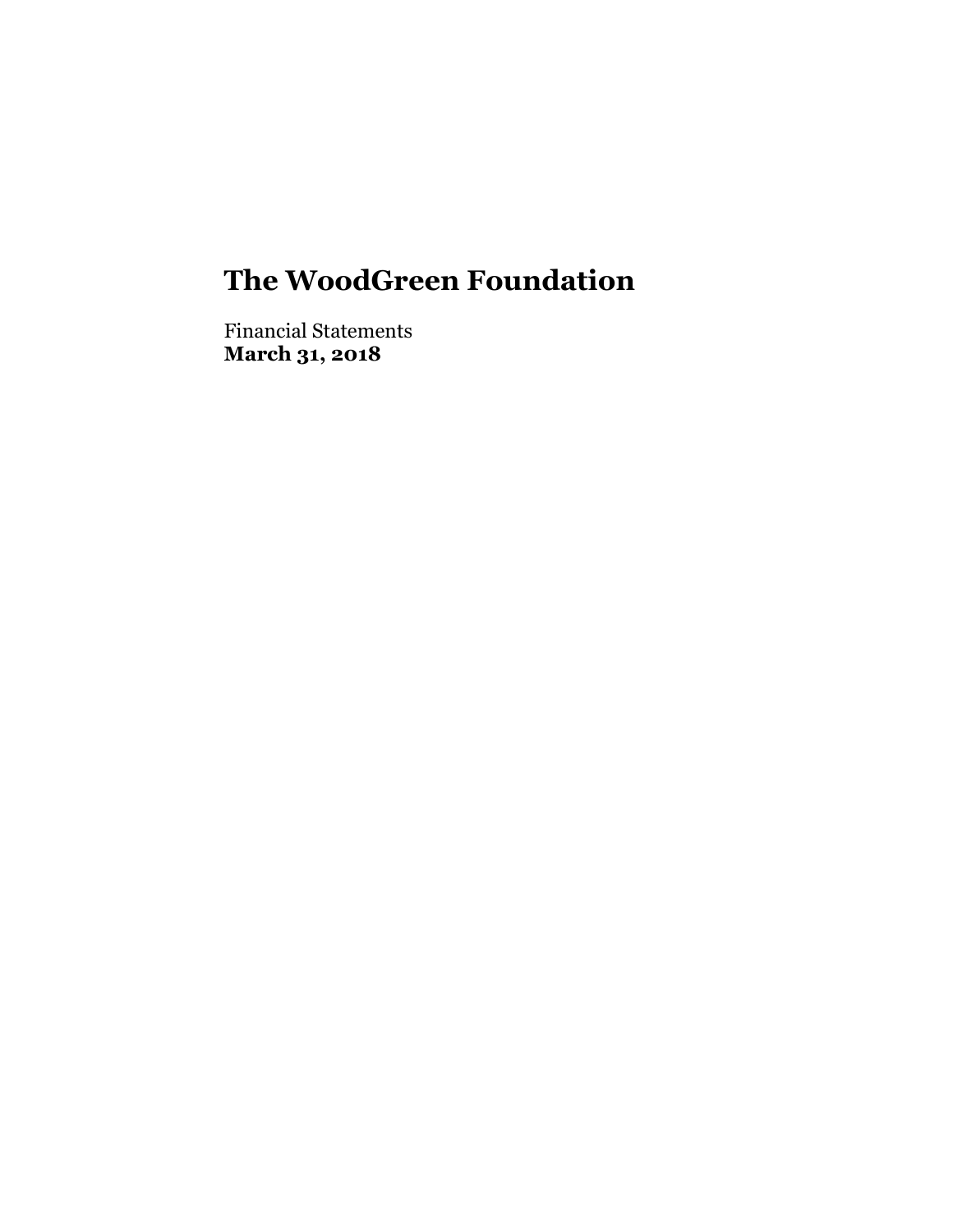

June 29, 2018

# **Independent Auditor's Report**

#### **To the Directors of The WoodGreen Foundation**

We have audited the accompanying financial statements of The WoodGreen Foundation, which comprise the balance sheet as at March 31, 2018 and the statements of operations and fund balances and cash flows for the year then ended, and the related notes, which comprise a summary of significant accounting policies and other explanatory information.

#### **Management's responsibility for the financial statements**

Management is responsible for the preparation and fair presentation of these financial statements in accordance with Canadian accounting standards for not-for-profit organizations, and for such internal control as management determines is necessary to enable the preparation of financial statements that are free from material misstatement, whether due to fraud or error.

#### **Auditor's responsibility**

Our responsibility is to express an opinion on these financial statements based on our audit. We conducted our audit in accordance with Canadian generally accepted auditing standards. Those standards require that we comply with ethical requirements and plan and perform the audit to obtain reasonable assurance about whether the financial statements are free from material misstatement.

An audit involves performing procedures to obtain audit evidence about the amounts and disclosures in the financial statements. The procedures selected depend on the auditor's judgment, including the assessment of the risks of material misstatement of the financial statements, whether due to fraud or error. In making those risk assessments, the auditor considers internal control relevant to the entity's preparation and fair presentation of the financial statements in order to design audit procedures that are appropriate in the circumstances, but not for the purpose of expressing an opinion on the effectiveness of the entity's internal control. An audit also includes evaluating the appropriateness of accounting policies used and the reasonableness of accounting estimates made by management, as well as evaluating the overall presentation of the financial statements.

We believe that the audit evidence we have obtained is sufficient and appropriate to provide a basis for our audit opinion.

*PricewaterhouseCoopers LLP 400 Bradwick Drive, Suite 100, Concord, Ontario, Canada L4K 5V9 T: +1 905 326 6800, F: +1 905 326 5339* 

"PwC" refers to PricewaterhouseCoopers LLP, an Ontario limited liability partnership.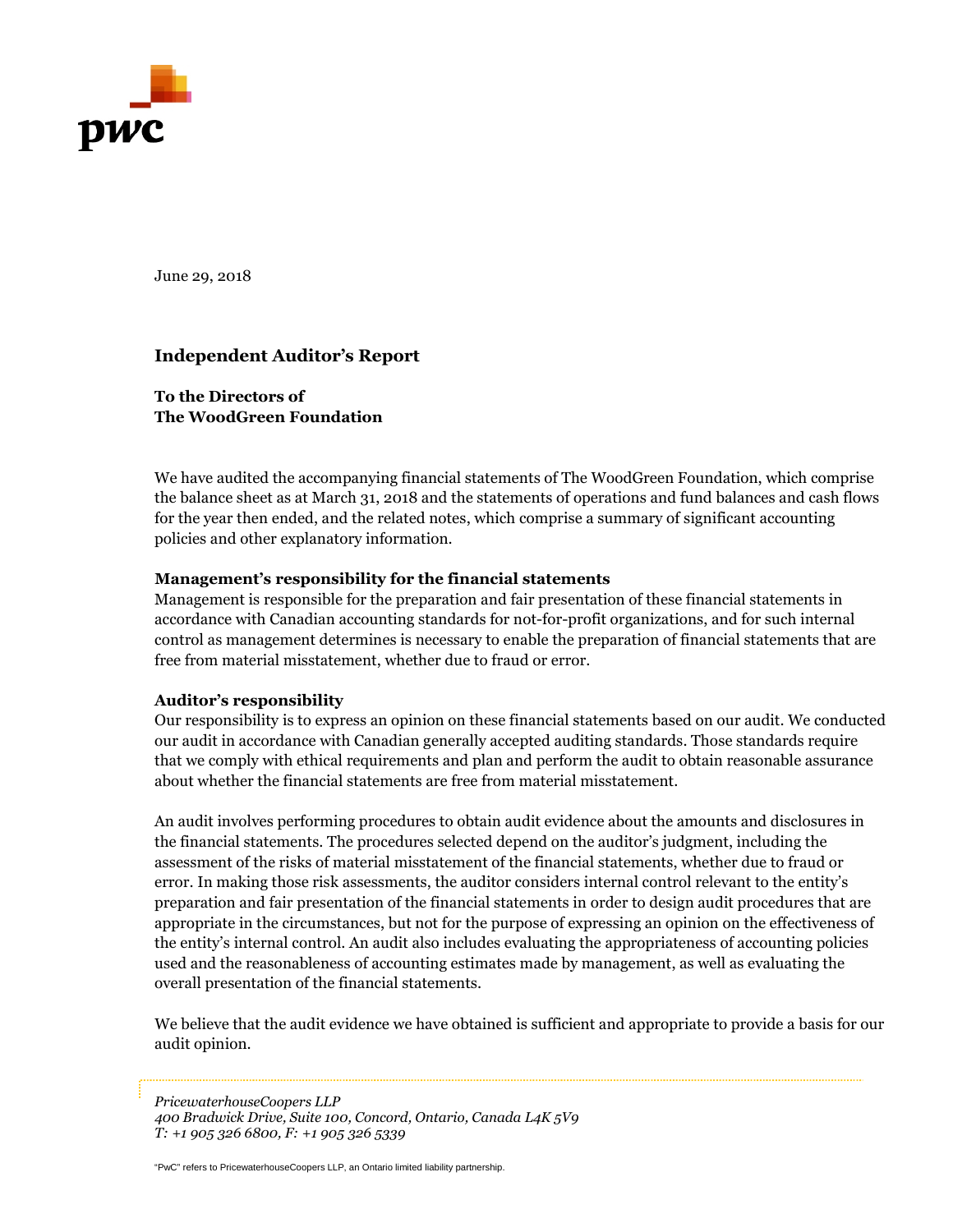

# **Opinion**

In our opinion, the financial statements present fairly, in all material respects, the financial position of The WoodGreen Foundation as at March 31, 2018 and the results of its operations and its cash flows for the year then ended in accordance with Canadian accounting standards for not-for-profit organizations.

Pricewaterhouse Coopers LLP

**Chartered Professional Accountants, Licensed Public Accountants**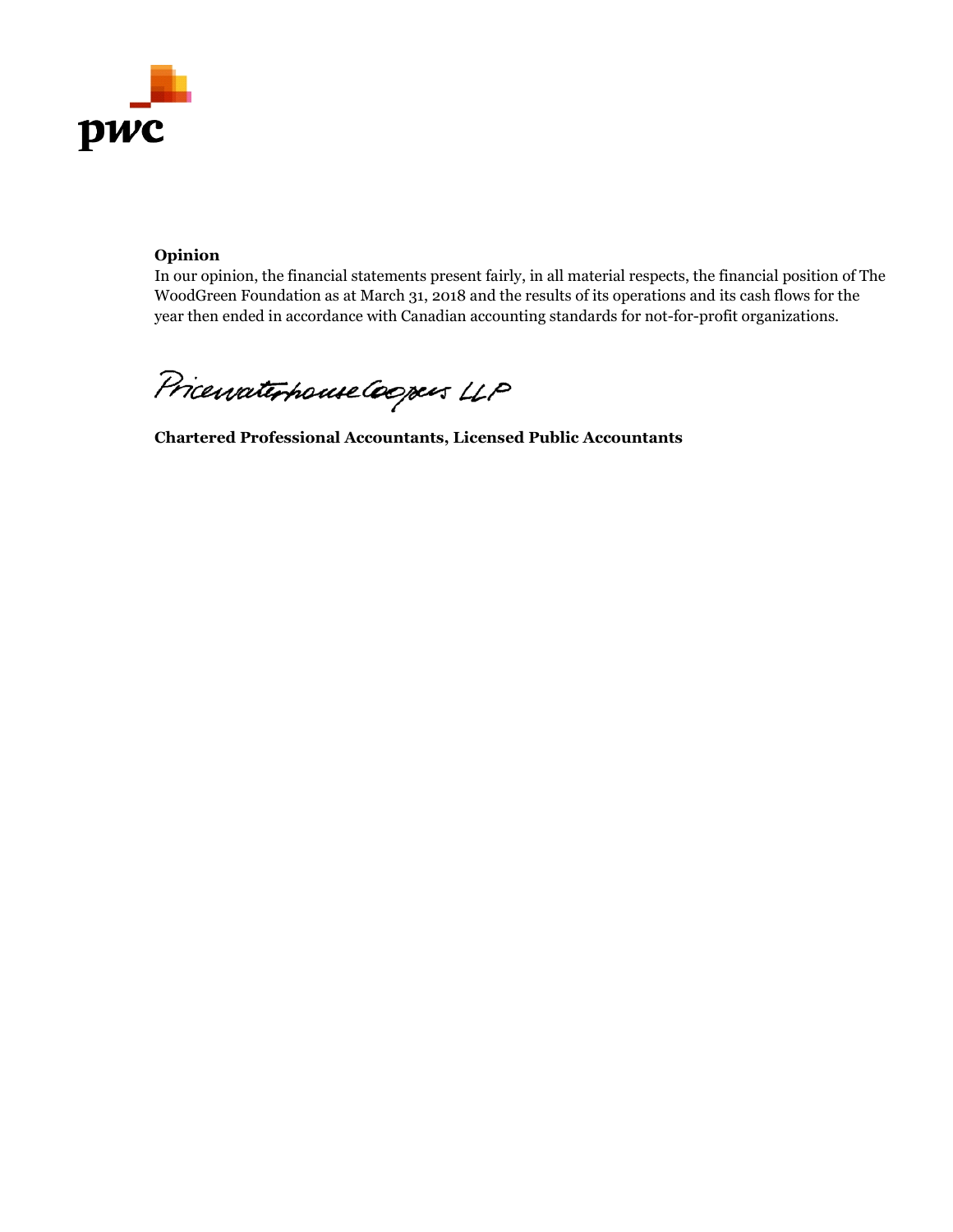|                                                                                                                        | 2018<br>\$                             | 2017<br>S                            |
|------------------------------------------------------------------------------------------------------------------------|----------------------------------------|--------------------------------------|
| <b>Assets</b>                                                                                                          |                                        |                                      |
| <b>Current assets</b><br>Cash and cash equivalents<br>Investments (note 3)<br>Accounts receivable<br>Prepaid expenses  | 225,747<br>5,422,070<br>7,340<br>4,109 | 392,566<br>3,803,480<br>579<br>5,781 |
|                                                                                                                        | 5,659,266                              | 4,202,406                            |
| <b>Liabilities</b>                                                                                                     |                                        |                                      |
| <b>Current liabilities</b><br>Accounts payable and accrued liabilities<br>Due to WoodGreen Community Services (note 4) | 22,000<br>67,513                       | 6,006<br>60,893                      |
|                                                                                                                        | 89,513                                 | 66,899                               |
| <b>Fund Balances</b>                                                                                                   |                                        |                                      |
| <b>Restricted</b>                                                                                                      | 4,691,647                              | 3,318,439                            |
| <b>Unrestricted</b>                                                                                                    | 878,106                                | 817,068                              |
|                                                                                                                        | 5,569,753                              | 4,135,507                            |
|                                                                                                                        | 5,659,266                              | 4,202,406                            |

**Approved by the Board of Directors**

\_\_\_\_\_\_\_\_\_\_\_\_\_\_\_\_\_\_\_\_\_\_\_\_\_\_\_\_\_\_\_\_\_\_ Director \_\_\_\_\_\_\_\_\_\_\_\_\_\_\_\_\_\_\_\_\_\_\_\_\_\_\_\_\_\_\_\_ Director

Werhallle

The accompanying notes are an integral part of these financial statements.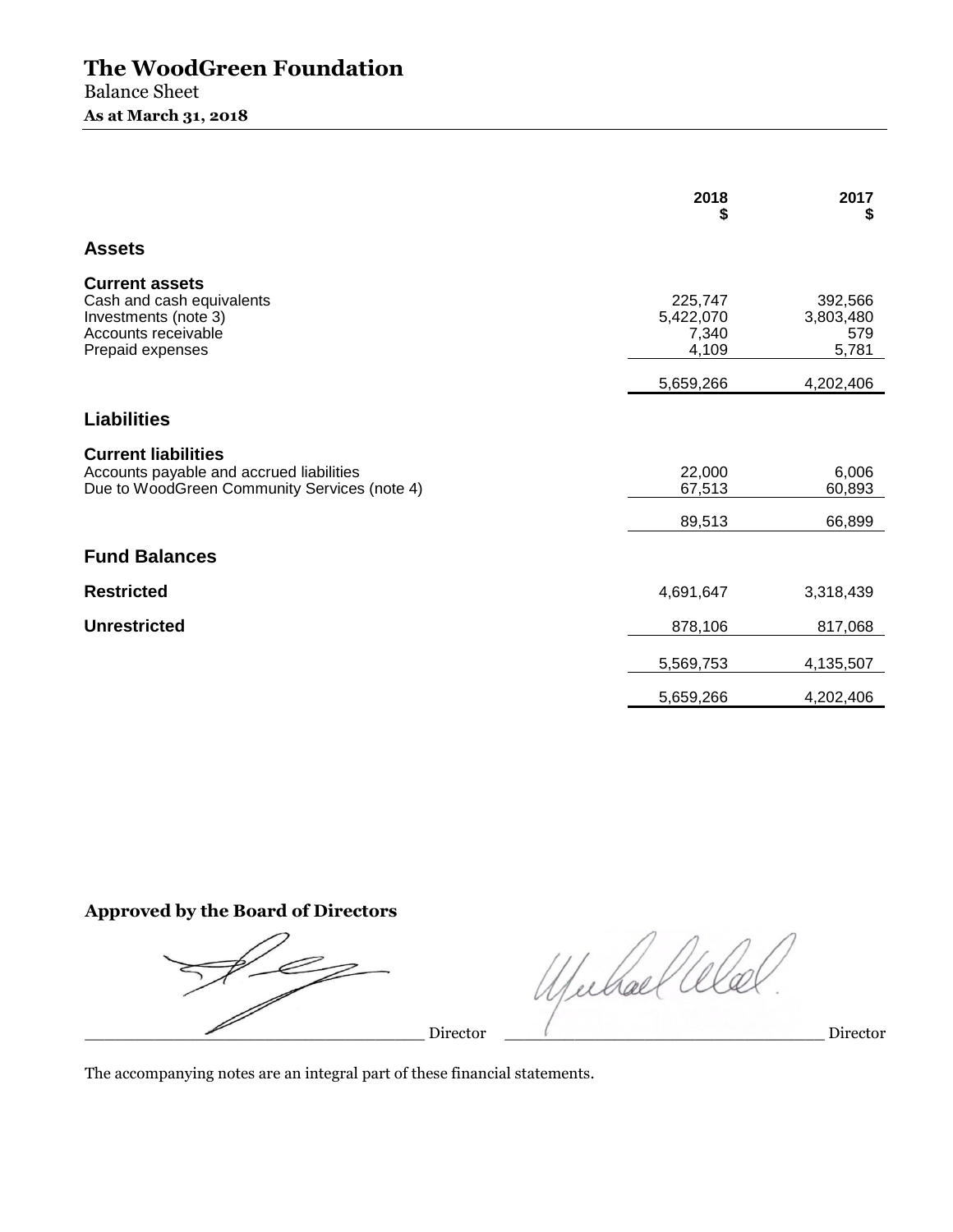Statement of Operations and Fund Balances

**For the year ended March 31, 2018** 

|                                                                              |                     |                     | 2018                | 2017                |
|------------------------------------------------------------------------------|---------------------|---------------------|---------------------|---------------------|
|                                                                              | <b>Restricted</b>   | <b>Unrestricted</b> | <b>Total</b>        | <b>Total</b>        |
| <b>Revenue</b><br>Donations (note 4)<br>Investment income                    | 1,781,543<br>13,073 | 199,215<br>30,223   | 1,980,758<br>43,296 | 1,063,186<br>37,474 |
|                                                                              | 1,794,616           | 229,438             | 2,024,054           | 1,100,660           |
| <b>Expenses</b><br>Fundraising and special events<br>Administrative (note 4) |                     | 54,540<br>111,120   | 54.540<br>111,120   | 9,660<br>80,461     |
|                                                                              |                     | 165,660             | 165,660             | 90,121              |
| <b>Excess of revenue over expenses</b><br>before undernoted items            | 1,794,616           | 63,778              | 1,858,394           | 1,010,539           |
| Change in fair value of investments                                          | (5,681)             | (2,740)             | (8,421)             | (371)               |
| <b>Donations to WoodGreen Community</b><br><b>Services</b> (note 4)          | (415, 727)          |                     | (415, 727)          | (439, 288)          |
| <b>Donations to WoodGreen Settlement</b><br><b>Corporation</b> (note 4)      |                     |                     |                     | (100,000)           |
| <b>Excess of revenue over expenses for</b><br>the year                       | 1,373,208           | 61,038              | 1,434,246           | 470,880             |
| <b>Fund balances - Beginning of year</b>                                     | 3,318,439           | 817,068             | 4,135,507           | 3,664,627           |
| Fund balances - End of year                                                  | 4,691,647           | 878,106             | 5,569,753           | 4,135,507           |

The accompanying notes are an integral part of these financial statements.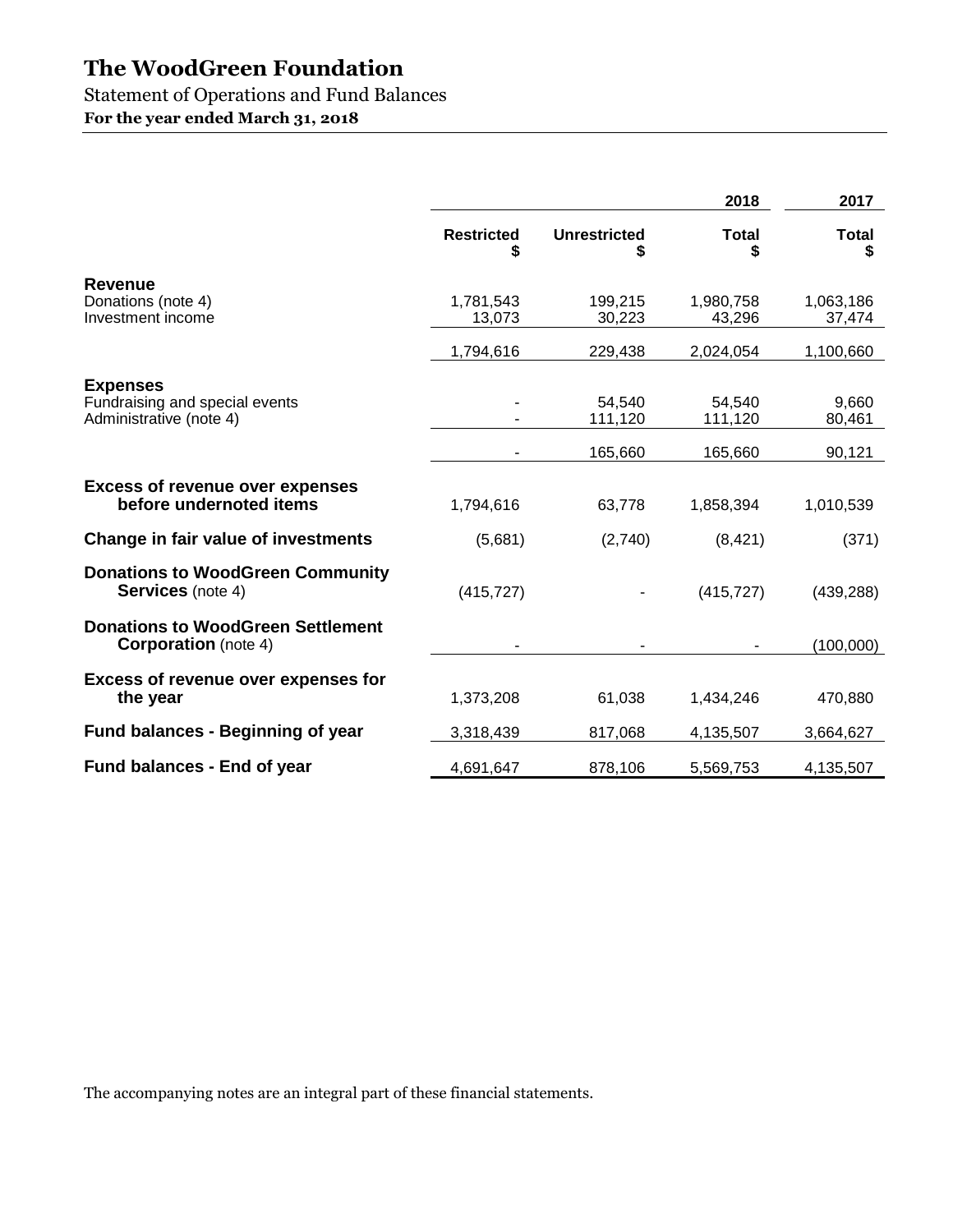Statement of Cash Flows **For the year ended March 31, 2018** 

|                                                                                                                            | 2018<br>S                            | 2017<br>5                          |
|----------------------------------------------------------------------------------------------------------------------------|--------------------------------------|------------------------------------|
| Cash provided by (used in)                                                                                                 |                                      |                                    |
| <b>Operating activities</b><br>Excess of revenue over expenses for the year<br>Item not involving cash                     | 1,434,246                            | 470,880                            |
| Change in fair value of investments                                                                                        | (525)                                | 371                                |
| Changes in non-cash working capital balances related to operations                                                         | 1,433,721                            | 471,251                            |
| Accounts receivable<br>Due to WoodGreen Community Services<br>Prepaid expenses<br>Accounts payable and accrued liabilities | (6, 761)<br>6,620<br>1,672<br>15,994 | 3,403<br>(6,078)<br>3,121<br>(372) |
|                                                                                                                            | 1,451,246                            | 471,325                            |
| <b>Investing activities</b><br>Purchase of investments<br>Proceeds from disposal of investments                            | (12,061,726)<br>10,443,661           | (10, 351, 709)<br>10,114,752       |
|                                                                                                                            | (1,618,065)                          | (236, 957)                         |
| (Decrease) increase in cash and cash equivalents during<br>the year                                                        | (166, 819)                           | 234,368                            |
| Cash and cash equivalents - Beginning of year                                                                              | 392,566                              | 158,198                            |
| Cash and cash equivalents - End of year                                                                                    | 225,747                              | 392,566                            |

The accompanying notes are an integral part of these financial statements.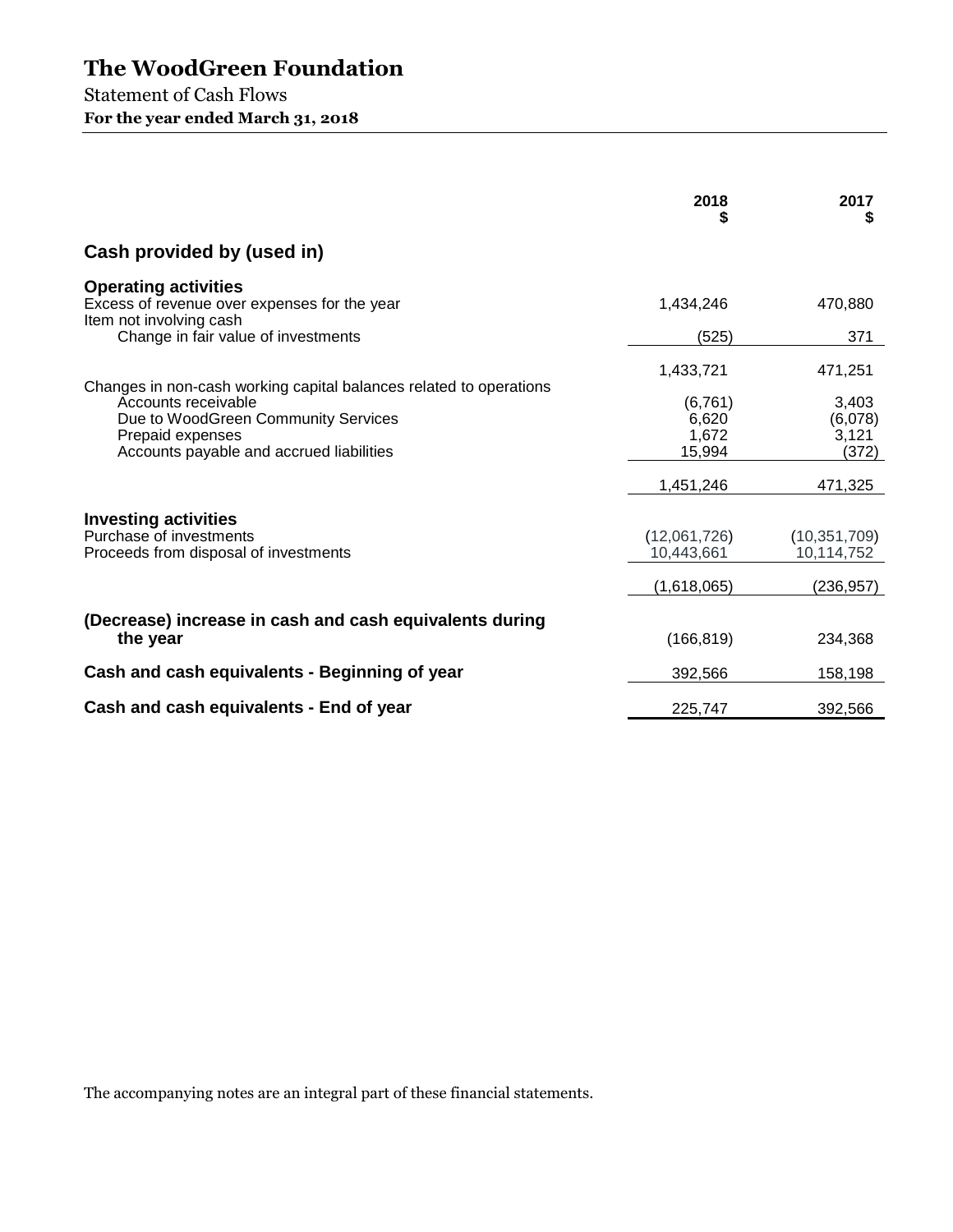Notes to Financial Statements **March 31, 2018** 

# **1 Nature of operations**

The WoodGreen Foundation (the Foundation) is a corporation without share capital and is incorporated under the laws of Canada. The Foundation is a registered charity filed for continuance under the Income Tax Act (Canada) and is exempt from income taxes provided certain requirements of the Income Tax Act (Canada) are met. The Foundation solicits, receives, manages and distributes funds to WoodGreen Community Services (WCS) and its affiliated organizations.

# **2 Summary of significant accounting policies**

The Foundation follows Canadian accounting standards for not-for-profit organizations (ASNPO), as issued by the Canadian Accounting Standards Board. The accounting policies selected under this framework have been applied consistently.

#### **Fund accounting**

The Foundation follows the restricted fund method of accounting for contributions. The financial statements separately disclose the activities of the following funds maintained by the Foundation:

- The Unrestricted Fund includes general fundraising, investing, granting and administrative activities and represents unrestricted resources available for immediate use.
- The Restricted Fund reflects donations and contributions that are to be expended for specific purposes as directed by donors.

#### **Revenue recognition**

Donations and special events revenue is recognized as revenue in the appropriate fund in the year received or receivable if the amount can be reasonably estimated and collection is reasonably assured. The Foundation recognizes revenue for special events in the year in which the event occurs. Contributions received in advance for the subsequent year's fundraising events are deferred and recorded as deferred revenue.

Investment income is accrued as it is earned. It includes dividend and interest income.

#### **Cash and cash equivalents**

Cash and cash equivalents include cash on hand, balances with banks and short-term investments with original maturities of three months or less, which are held for the purpose of meeting short-term cash commitments rather than for investing purposes. Financial instruments held for investing purposes are included in investments.

#### **Financial instruments**

Financial instruments are recorded at fair value on initial recognition. Cash and cash equivalents and investments are subsequently measured at fair value. All other financial instruments are subsequently recorded at cost or amortized cost.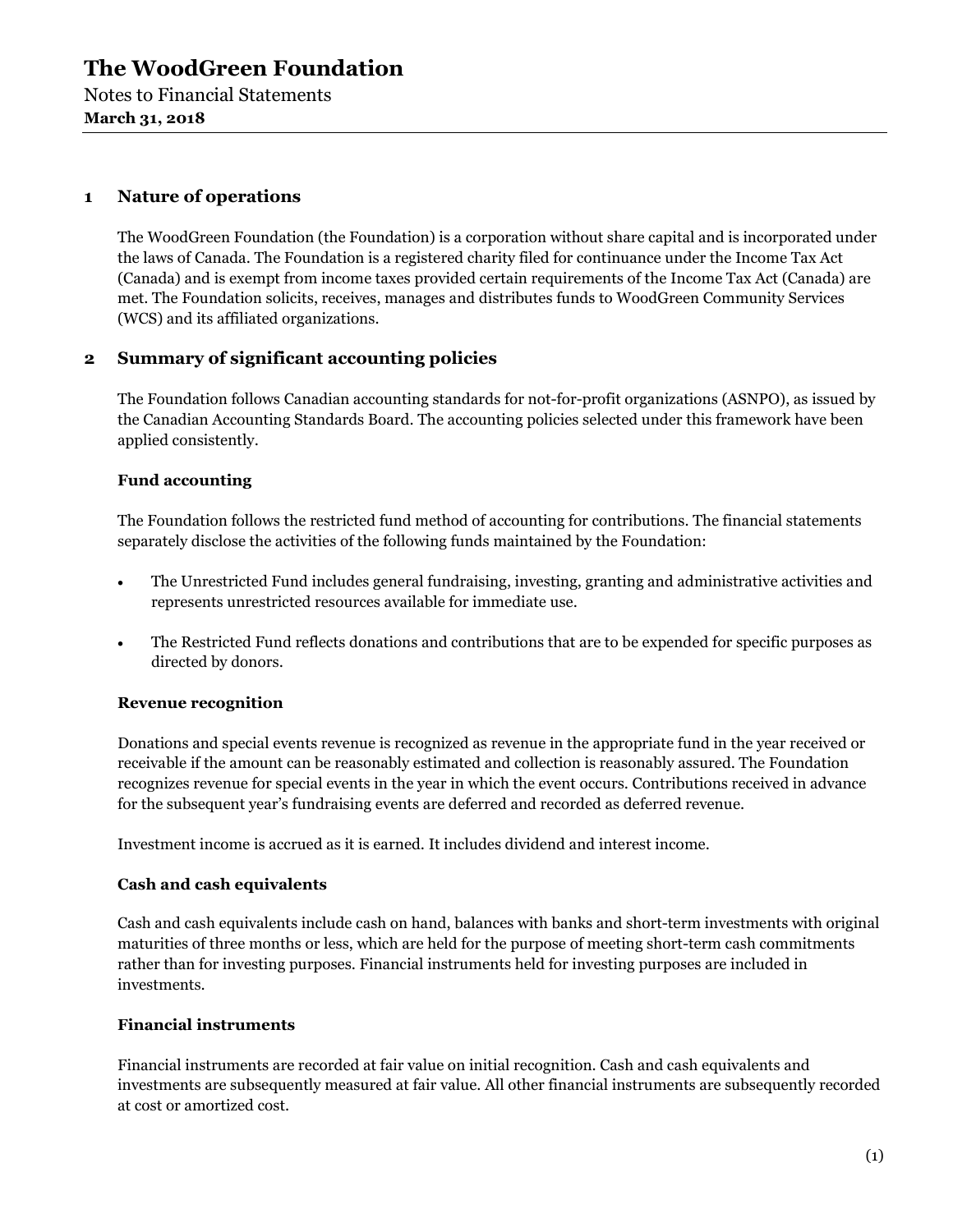Transaction costs incurred on the acquisition of cash equivalents and investments are expensed as incurred. All other financial instruments are adjusted by transaction costs incurred on acquisition and financing costs, which are amortized on a straight-line basis.

Financial assets are assessed for impairment on an annual basis at the end of the fiscal year if there are indicators of impairment. If there is an indicator of impairment, the Foundation determines whether there is a significant adverse change in the expected amount or timing of future cash flows from the financial asset. If there is a significant adverse change in the expected cash flows, the carrying value of the financial asset is reduced to the highest of the present value of the expected cash flows, the amount that could be realized from selling the financial asset and the amount the Foundation expects to realize by exercising its right to any collateral. However, impairment losses previously recognized may be reversed if there is an event that indicates a decrease in the extent of impairment.

#### **Contributed services**

A number of volunteers contribute their services to the Foundation each year. Due to the difficulty of determining the fair value, these contributed services are not recognized or disclosed in the financial statements.

#### **Use of estimates**

The preparation of financial statements in accordance with ASNPO requires management to make estimates and assumptions that affect the reported amounts of assets and liabilities and the disclosure of contingent assets and liabilities at the date of the financial statements and the reported amounts of revenue and expenses during the year. Actual results could differ from those estimates.

# **3 Investments**

Investments include a guaranteed investment certificate of \$1,500,000 (2017 - \$1,600,000), which matures on May 31, 2018 and pays interest of 1.35% (2017 - 0.75%), and investments managed by an investment manager that consist of the following:

|                                                                                                                                                                                                              | 2018                   | 2017               |
|--------------------------------------------------------------------------------------------------------------------------------------------------------------------------------------------------------------|------------------------|--------------------|
| <b>CIBC High Interest Savings Accounts</b><br>Renaissance High Interest Savings Accounts<br>Guaranteed investment certificates in Canadian banks with<br>maturities from December 3, 2018 to October 3, 2022 | 1,302,152<br>1,300,000 | 1,134,815          |
| (2017 - from December 1, 2017 to April 11, 2022)<br>Corporate bonds                                                                                                                                          | 1,100,000<br>219,918   | 750,000<br>318,665 |
|                                                                                                                                                                                                              | 3,922,070              | 2,203,480          |

Investments are classified as short-term as they are readily convertible to cash.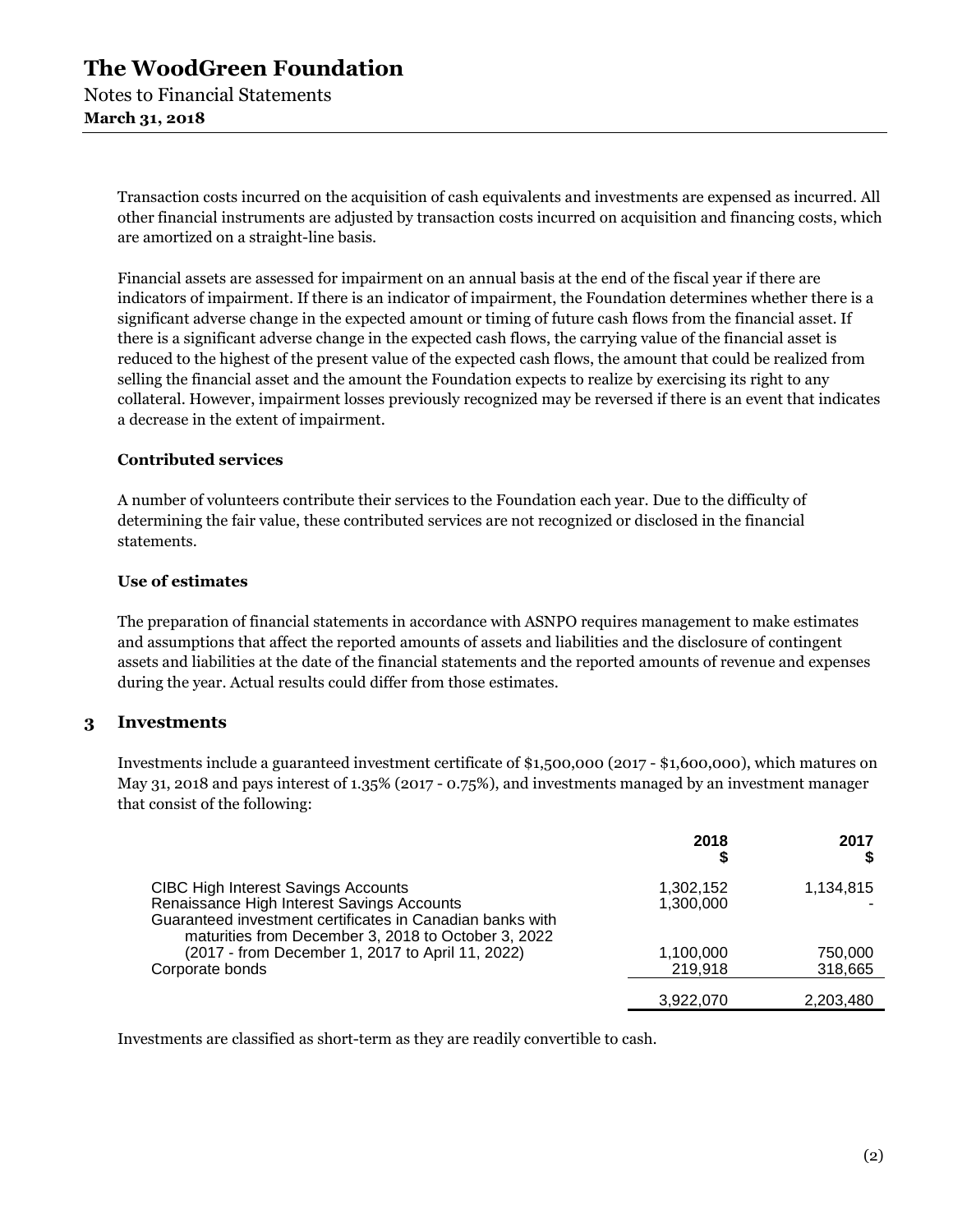Notes to Financial Statements **March 31, 2018** 

# **4 Related party transactions**

WCS has control over the Foundation, since the directors of WCS constitute a majority of the members of the Foundation. WCS provides payroll and administrative services to the Foundation. During the year, the Foundation donated \$415,727 (2017 - \$439,288) to WCS and reimbursed WCS \$67,513 (2017 - \$60,893) for expenses paid by WCS on the Foundation's behalf. The amount due to WCS of \$67,513 (2017 - \$60,893) represents the net amount to be paid to settle these transactions.

The Foundation is related to WoodGreen Settlement Corporation (WSC) through common control as WCS also controls WSC. During fiscal 2018, the Foundation donated \$nil (2017 - \$100,000) to WSC for capital expenditures. There were no amounts outstanding and unpaid as at March 31, 2018.

The above-noted transactions are in the normal course of business and are recorded at the exchange amount, which is the amount of consideration established and agreed to by the related parties. Amounts due to/from related parties are unsecured, non-interest bearing and are payable on demand. During the current year, members of the Foundation's board of directors personally or through related private foundations provided financial contributions amounting to \$1,071,887 (2017 - \$158,000).

# **5 Financial instruments**

The main risks to which the Foundation's financial instruments are exposed are interest rate, market and credit risks. In management's opinion, the Foundation is not exposed to significant foreign exchange and cash flow risks.

#### **Interest rate risk**

Interest rate risk arises from the possibility that changes in interest rates will affect the value of investments held by the Foundation. However, there is limited exposure to interest rate risk due to short-term maturity and fixed interest rates.

# **Credit risk**

Credit risk is the risk one party to a financial instrument will cause a financial loss for the other party by failing to discharge an obligation. The Foundation is exposed to credit risk primarily through its investments with various financial institutions and accounts receivable. Management considers the credit risk to be low as the Foundation only places its investments with reputable and financially stable organizations and accounts receivable are primarily from the Canada Revenue Agency.

#### **Market risk**

Market risk arises from the possibility that changes in market prices will affect the value of the financial instruments of the Foundation. The Foundation manages the risk by investing in savings accounts, guaranteed investment certificates and corporate bonds.